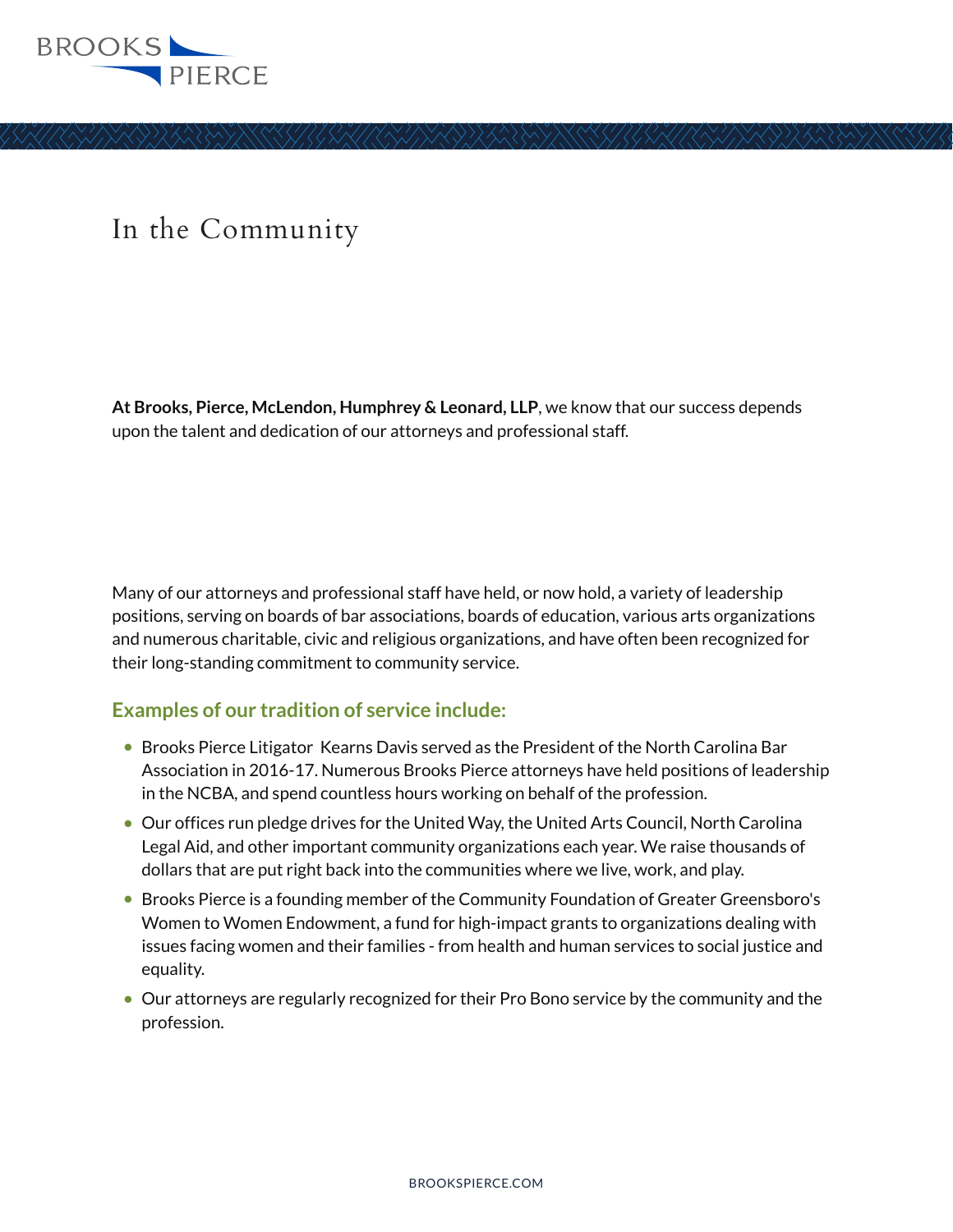

In the Community

## **Pro bono service is not just a professional obligation.**

It strengthens our communities, and it enhances the lives and legal practices of those who serve. We strongly encourage our attorneys to become involved, to be committed in and take responsibility for our communities, and to help make our communities a better, fairer place to live. We expect our lawyers to represent our pro bono clients with the same degree of excellence, integrity, skill, and motivation as with our firm's higher-paying clients.

We have a Pro Bono Committee to assist our lawyers in their pro bono endeavors. This committee acts as a liaison to Legal Aid or other legal resource organizations to match referred low-income clients with firm attorneys. The committee does not screen potential pro bono clients, however, and, except in the highly unusual case of an extraordinary time commitment, committee approval is not required for an attorney to take on a pro bono project. Recognizing that each lawyer's pro bono commitment is his or her own, our firm does not dictate the number of hours or the manner in which this commitment is to be fulfilled. Our view of pro bono service derives from the firm's basic philosophy.

Our lawyers were instrumental in creating and implementing the 50B Project, an award-winning project of the Young Lawyers Division of the North Carolina Bar Association that provides pro bono legal assistance to victims of domestic violence who are seeking protective orders from North Carolina courts. Our lawyers also have staffed legal hotlines and served on the Advisory Council of Legal Aid of North Carolina, Greensboro Office. Through Legal Aid, other legal resource organizations, or our own personal and professional associations and contacts, we have provided pro bono legal services to individuals in all kinds of cases and conflicts, including employment and housing, environmental, and consumer rights.

Brooks Pierce lawyers provide significant pro bono legal services to a number of local, regional, and state nonprofit entities, civic and educational organizations, and religious institutions. Our lawyers often participate as board members or officers of these and other charitable organizations.

## **Ongoing relationships representing pro bono clients**

Bel Canto Company Greensboro Center City Park Greensboro Children's Museum Greensboro Opera Company Greensboro Youth Soccer Association Guilford County Jail Ministries Habitat for Humanity of Greater Greensboro, Inc.